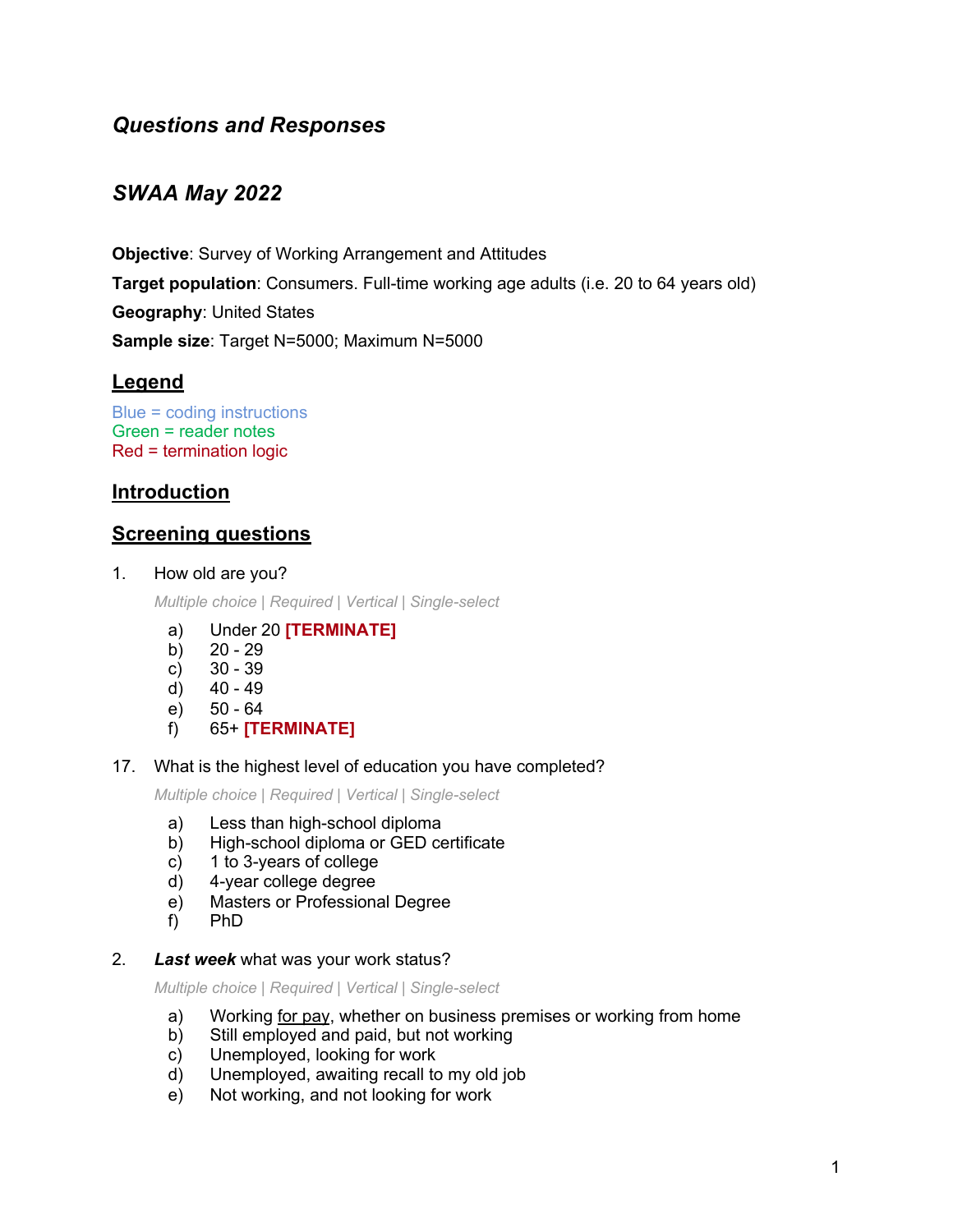### 260. What is 3 + 4?

*Number | Required | Min: 0 | Max: 1000000*

Set group 14w telework to show to group1 10% of time, group2 90% of time

Show if group 14w telework is group1

**[ Q259 logic: Show if Q2 selected choice is any of "Working for pay, whether on business premises or working from home", "Still employed and paid, but not working" ]**

259. At any time in the last 4 weeks, did you telework or work at home for pay because of the coronavirus pandemic?

*Multiple choice | Required | Vertical | Single-select | Randomize*

a) Yes b) No

show block if Q2 selected choice is "Working for pay, whether on business premises or working from home"

### 3. How many full days did you work last week (whether at home or on business premises)?

*Multiple choice | Required | Vertical | Single-select*

- a)  $1$  day  $[TAG: 1]$
- b)  $2 \text{ days}$  [TAG: 2]
- c)  $3 \text{ days}$  [TAG:  $3$ ]
- d)  $4 \text{ days}$  [TAG: 4]
- e) 5+ days [TAG: 5]
- 4. You have indicated that you worked last week. How many *full paid working days did you work from home* last week?

*Multiple choice | Required | Vertical | Single-select*

If this answer is greater than the previous answer, error reads: "The number of total days working from home this week cannot exceed the total number of days you said you worked this week (in the previous question)."

- a) **None**, all my paid working days were on business premises [TAG: 0]
- b) **1 full paid day** working from home [TAG: 1]
- c) **2 full paid days** working from home [TAG: 2]
- d) **3 full paid days** working from home [TAG: 3]
- e) **4 full paid days** working from home [TAG: 4]
- f) **5+ full paid days** working from home [TAG: 5]

### 207. For each day *last week*, did you *work a full day (6 or more hours)*, and if so *where?*

*Matrix | Required | Group by: Row | Single-select | Randomize cols*

| Day of the | Did not work 6 or more | Worked <i>from</i> | Worked at employer or client |
|------------|------------------------|--------------------|------------------------------|
| lweek      | <b>Inours</b>          | <b>home</b>        | <b>site</b>                  |
| Monday     |                        |                    |                              |
| Tuesday    |                        |                    |                              |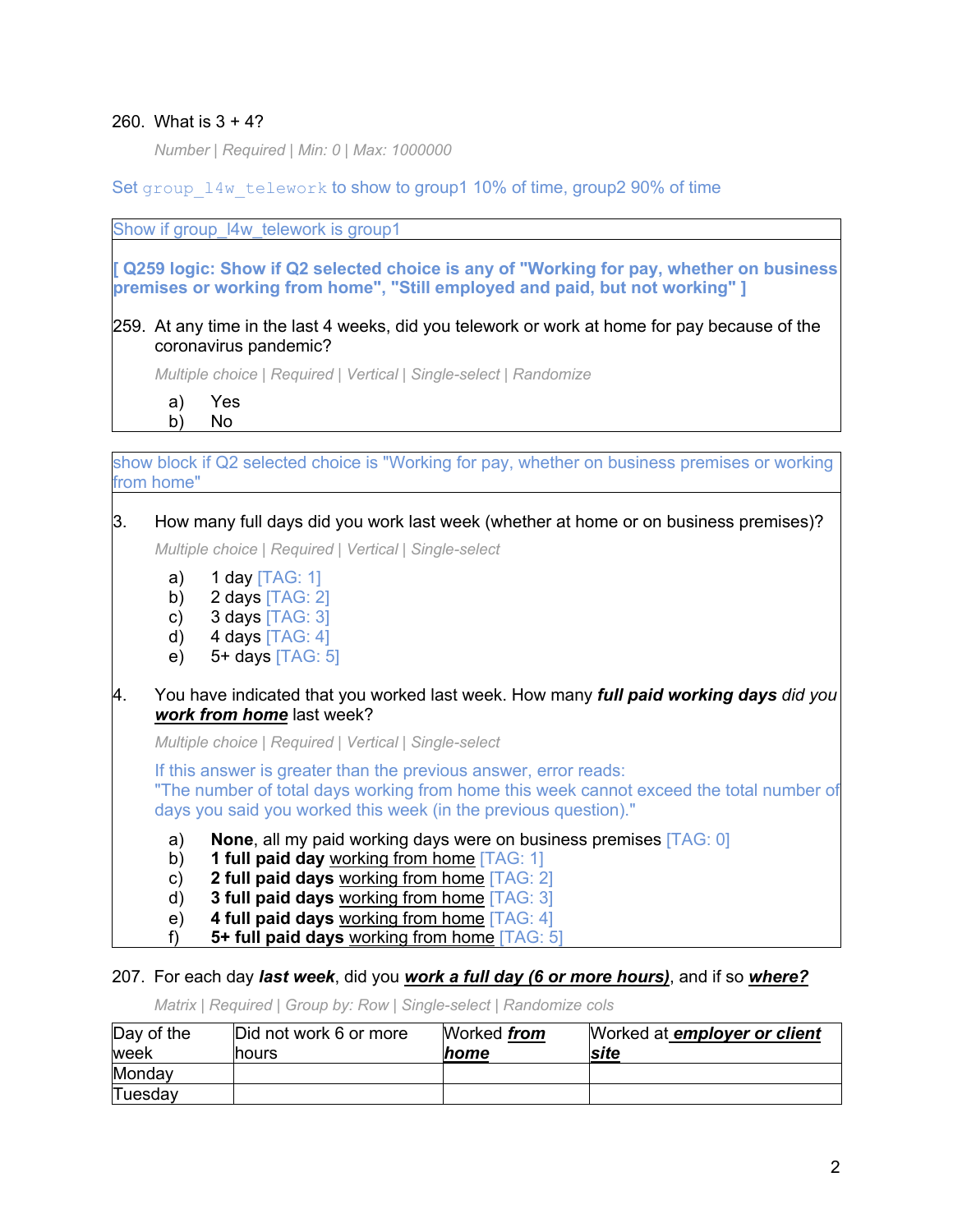| Wednesday |                        |                    |                                     |
|-----------|------------------------|--------------------|-------------------------------------|
| Thursday  |                        |                    |                                     |
| Friday    |                        |                    |                                     |
| Saturday  |                        |                    |                                     |
| Sunday    |                        |                    |                                     |
|           | Did not work 6 or more | Worked <i>from</i> | Worked at <b>employer or client</b> |
|           | lhours                 | home               | site                                |

# **Unemployed** show block if Q2 selected choice is any of "Unemployed, looking for work", "Unemployed, awaiting recall to my old job" **[ Q250 logic: Show if Q2 selected choice is "Unemployed, awaiting recall to my old job" ]** 250. Even though you expect to be called back to work, have you been *looking for work during the last 4 weeks? Multiple choice | Required | Vertical | Single-select | Randomize* a) Yes b) No **Searching** Show if: -Q\_work\_status is Unemployed - Looking OR -Q\_looking\_l4m is Yes 251. Have *worries about catching COVID or other infectious diseases* affected the type of jobs you are looking for? Please select all that apply. *Multiple choice | Required | Vertical | Multi-select | Randomize* a) Yes, I avoid jobs with high infection risk b) Yes, I require higher pay for jobs with high infection risk c) Yes, I require higher benefits for jobs with high infection risk d) Yes, I prefer jobs allowing me to work from home e) No 252. Which of the following best describes your job search? *Multiple choice | Required | Vertical | Single-select | Randomize* a) I am **only** considering jobs allowing me to work from home b) I **prefer** jobs allowing me to work from home, but this is **not a deal breaker** c) No preference about working from home **NILF** show block if Q2 selected choice is "Not working, and not looking for work"

### 249. Are worries about catching COVID or other infectious diseases a factor in your decision not to seek work at this time?

*Multiple choice | Required | Vertical | Single-select | Randomize*

- a) Yes, the **main reason**
- b) Yes, a **secondary reason**
- c) No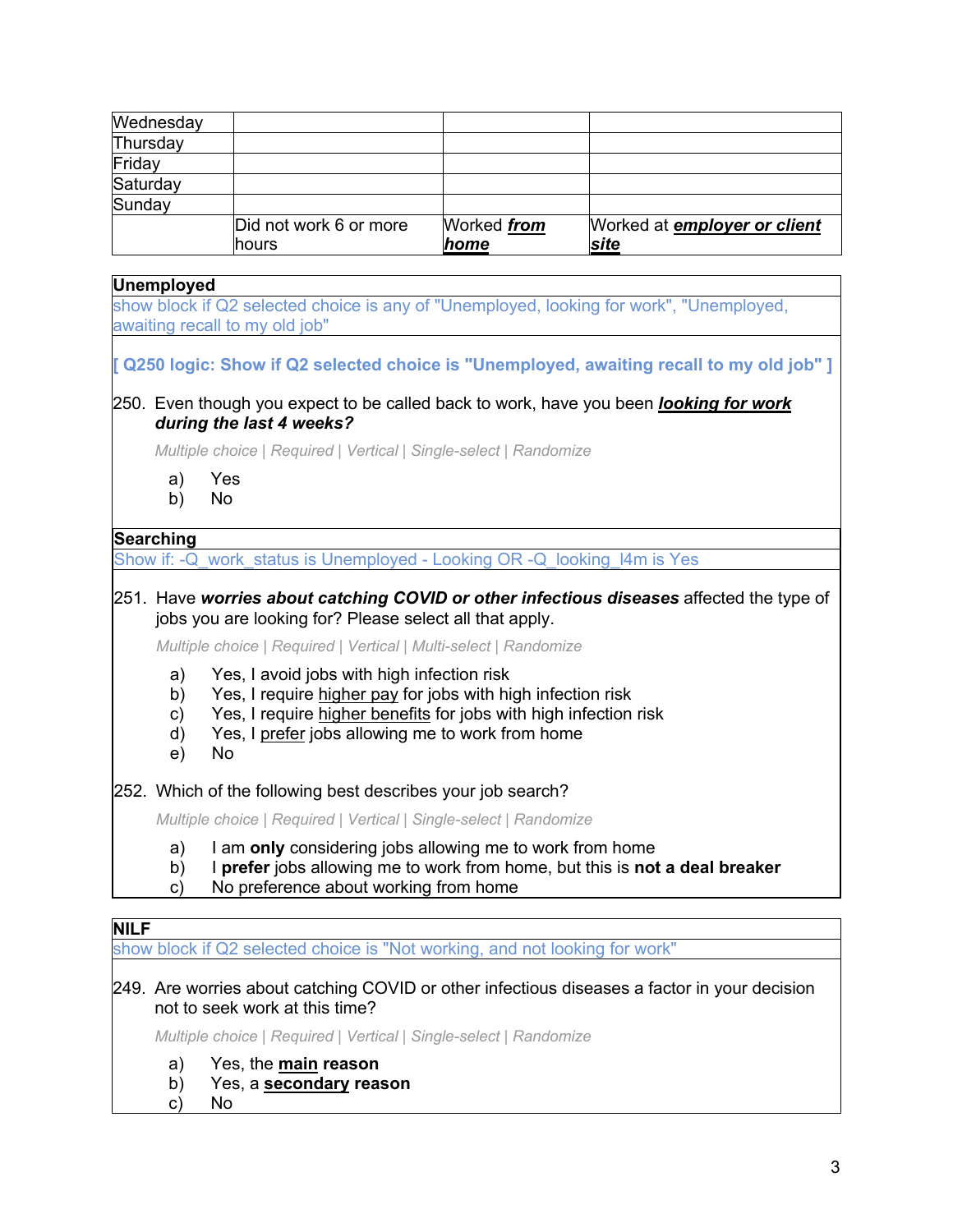### 253. Would you start seeking work if you were guaranteed to find a job allowing you to work from home?

*Multiple choice | Required | Vertical | Single-select | Randomize*

a) Yes, **definitely**

### b) Yes, **possibly**

c) No

Set wfh\_last\_week to Q207 choices by row some choice is "Worked from home"

show block if Q2 selected choice is any of "Working for pay, whether on business premises or working from home", "Still employed and paid, but not working"

5. Which of the following best describes your current employment situation?

*Multiple choice | Required | Vertical | Single-select*

- a) I am a **wage and salary employee**, and my main job accounts for most of my earnings
- b) I am a **wage and salary employee** who also earns a lot of extra income from side jobs
- c) I am **self-employed** and run my own business
- d) I earn most of my income as an **independent contractor, freelancer, or gig worker.**

### **Self-employed**

show block if Q5 selected choice is "I am self-employed and run my own business"

139. When did you start your own business?

*Multiple choice | Required | Vertical | Single-select*

- a) Before March 2020
- b) On or after March 2020 (during the COVID-19 pandemic)
- 142. Excluding yourself but including employees and independent contractors, how many staff members are part of your business?

*Multiple choice | Required | Vertical | Single-select*

- a) No staff other than myself
- b) Less than 10 staff members
- c) 10 to 49 staff members
- d) 50 to 99 staff members
- e) 100+ staff members

**[ Q140 logic: Show if Q139 selected choice is "Before March 2020" ]**

140. Did the COVID-19 pandemic change the nature of your business? Please select all that apply.

*Multiple choice | Required | Vertical | Multi-select*

a) Yes, it pushed us to implement or expand our digital sales strategy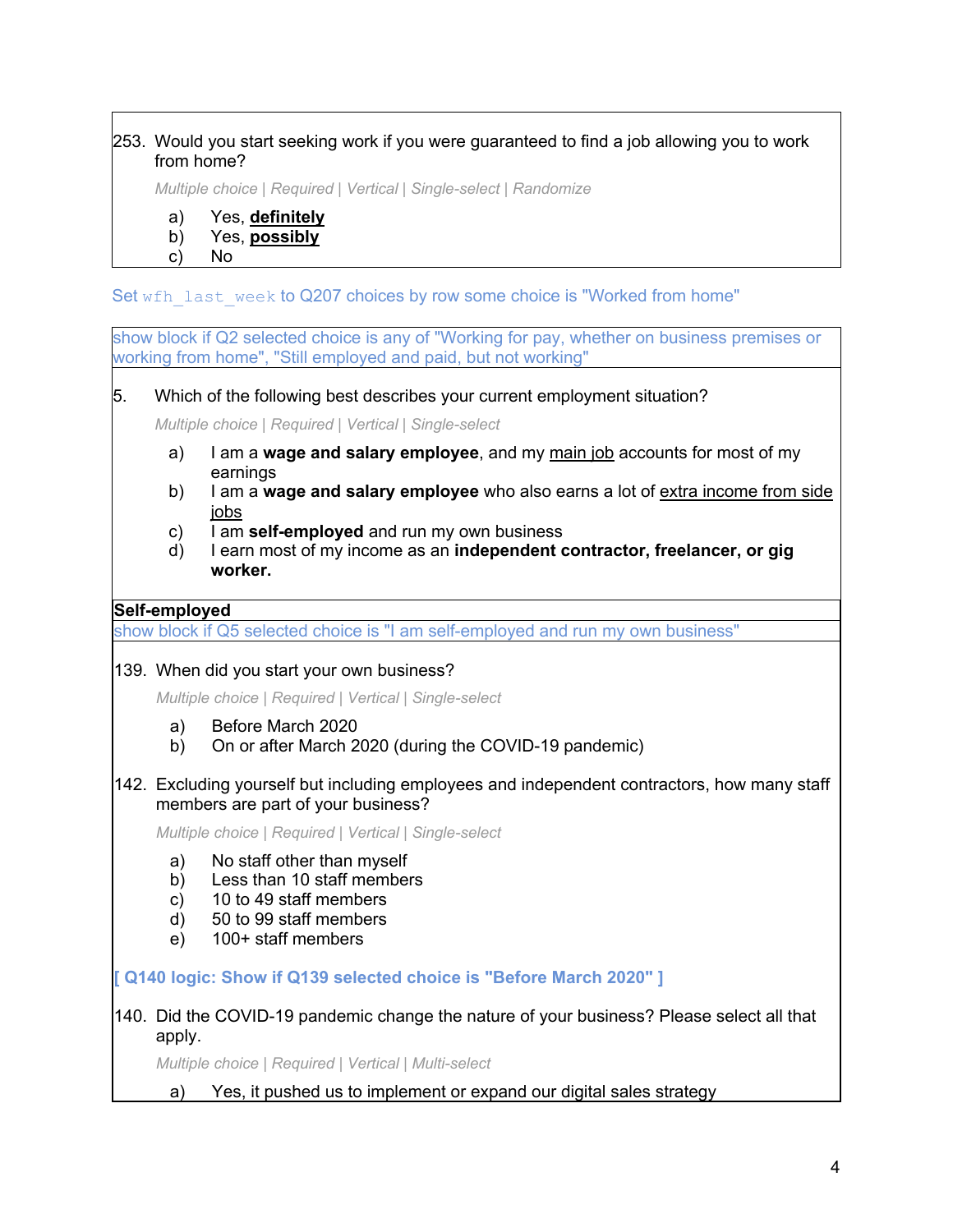|            | b)              | Yes, it pushed us to digitize our supply or internal management processes                                                                                                       |
|------------|-----------------|---------------------------------------------------------------------------------------------------------------------------------------------------------------------------------|
|            | C)              | Yes, it made recruiting talent easier due to remote work                                                                                                                        |
|            | d)              | Yes significant <i>increase</i> in demand/business/sales                                                                                                                        |
|            | e)              | Yes significant <i>decrease</i> in demand/business/sales                                                                                                                        |
|            | f)              | Yes, some other reason [text input]                                                                                                                                             |
|            | g)              | <b>No</b>                                                                                                                                                                       |
|            | 19 pandemic)" ] | [ Q141 logic: Show if Q139 selected choice is "On or after March 2020 (during the COVID                                                                                         |
|            | apply.          | 141. Did the COVID-19 pandemic change the nature of your business? Please select all that                                                                                       |
|            |                 | Multiple choice   Required   Vertical   Multi-select                                                                                                                            |
|            | a)              | Yes, lockdowns and social distancing directly generated the market for my<br>business                                                                                           |
|            | b)              | Yes, I started my business after losing my job due to lockdowns and social<br>distancing                                                                                        |
|            | C)<br>d)        | Yes, it pushed us to implement or expand our digital sales strategy<br>Yes, it pushed us to digitize our supply or internal management processes                                |
|            | e)              | Yes, it made recruiting talent easier due to remote work                                                                                                                        |
|            | f)              | Yes, some other reason [text input]                                                                                                                                             |
|            | g)              | No                                                                                                                                                                              |
| worker." ] |                 | [ Q147 logic: Show if Q5 selected choice is none of "I am self-employed and run my own<br>business", "I earn most of my income as an independent contractor, freelancer, or gig |
|            |                 | 147. Counting all locations where your primary employer operates, what is the total number of<br>persons who work for your employer?                                            |
|            |                 | Multiple choice   Required   Vertical   Single-select                                                                                                                           |
|            | a)              | Less than 10 workers                                                                                                                                                            |
|            | b)              | 10 to 49 workers                                                                                                                                                                |
|            | c)              | 50 to 99 workers                                                                                                                                                                |
|            | d)              | 100 to 499 workers                                                                                                                                                              |
|            | e)              | 500+ workers                                                                                                                                                                    |
|            |                 |                                                                                                                                                                                 |

6. *During the COVID-19 pandemic* have you at any point worked primarily from home, for example, due to lockdowns or because it was unsafe or otherwise not possible to work on business premises?

*Multiple choice | Required | Vertical | Single-select*

Auto skip if already indicated some 1 or more wfh days this week OR if wfh\_last\_week (if indicated at least 1 day wfh last week)

- a) Yes
- b) No <Skip if already indicated some 1 or more wfh days this week>
- 223. *After the pandemic ends,* how often would you *like to* have paid workdays at home?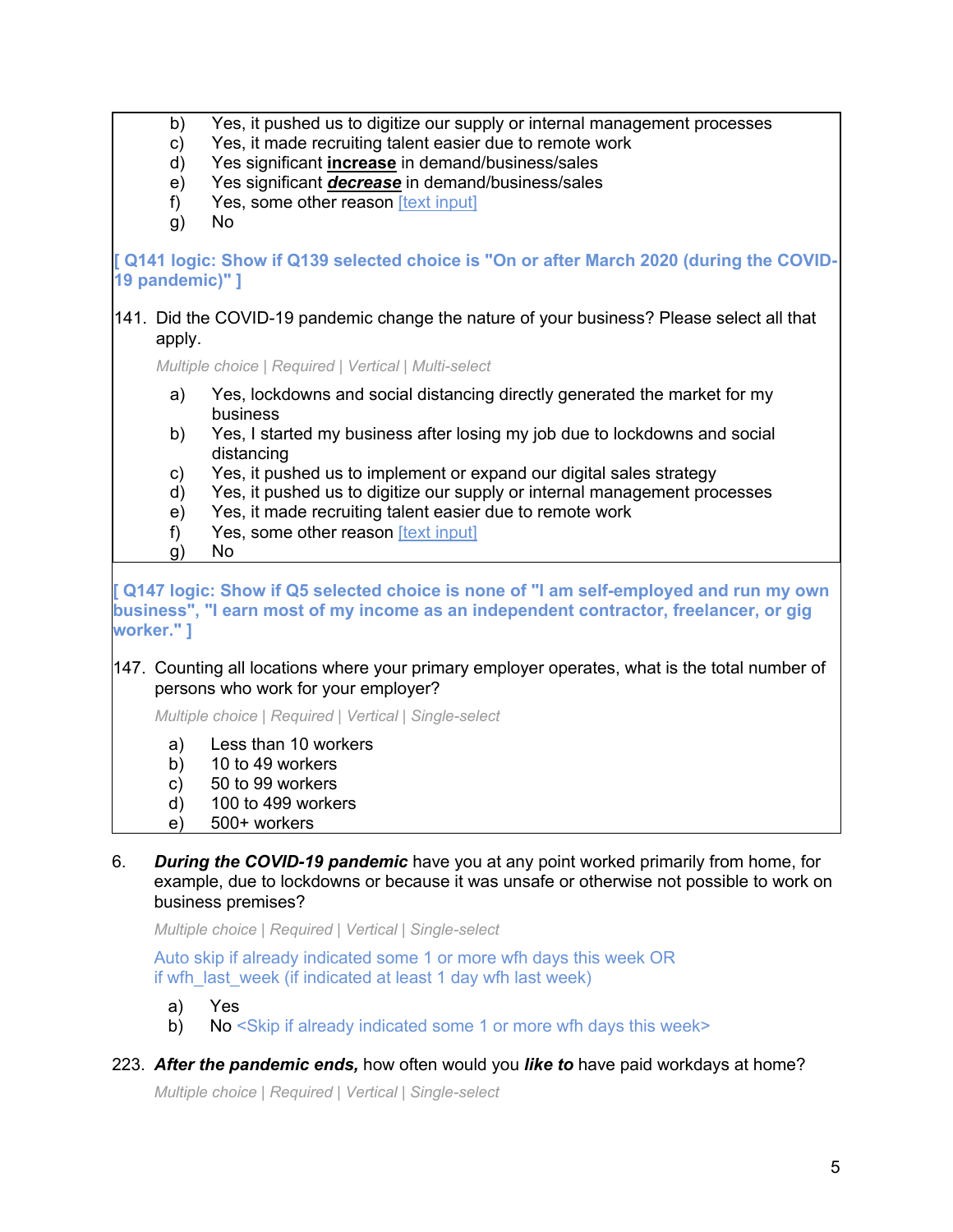- a) Never
- b) About once or twice per month
- c) 1 day per week
- d) 2 days per week
- e) 3 days per week
- f) 4 days per week
- g) 5+ days per week

### 222. *After the pandemic ends,* how often *is your employer planning* for you to work full days at home?

*Multiple choice | Required | Vertical | Single-select*

- a) Never
- b) About once or twice per month
- c) 1 day per week  $[TAG: \text{week}|y \text{ with}]$
- d) 2 days per week [TAG: weekly\_wfh]
- e) 3 days per week [TAG: weekly\_wfh]
- f) 4 days per week [TAG: weekly\_wfh]
- g) 5+ days per week [TAG: weekly\_wfh]
- h) My employer has not discussed this matter with me or announced a policy about it
- i) I have no employer

**[ Q271 logic: Show if Q222 selected choice is any of "1 day per week", "2 days per week", "3 days per week", "4 days per week", "5+ days per week", "Never", "About once or twice per month" ]**

# 271. You said your employer is planning for you to work *one or more full days at home each week after the pandemic ends.*

## Are you *already following your employer's* plan?

*Multiple choice | Required | Vertical | Single-select | Randomize*

- a) Yes
- b) No, some or all of the plan is not yet **implemented**
- 221. In how many big cities with more than 500.000 inhabitants have you lived? Please note that **this question only serves the purpose to check your attention.** Irrespective of your answer, please insert the number 33.

*Number | Required | Min: 0 | Max: 100*

### 9. In *2019 (before COVID)* approximately how many *hours a week* did you work when employed?

*Number | Required | Min: 0 | Max: 100 | Decimals: 1*

de thours

**[ Q10 logic: Show if Q2 selected choice is "Working for pay, whether on business premises or working from home" ]**

### 10. How many *hours per week* did you *work for pay last week?*

*Number | Required | Min: 0 | Max: 100 | Decimals: 1*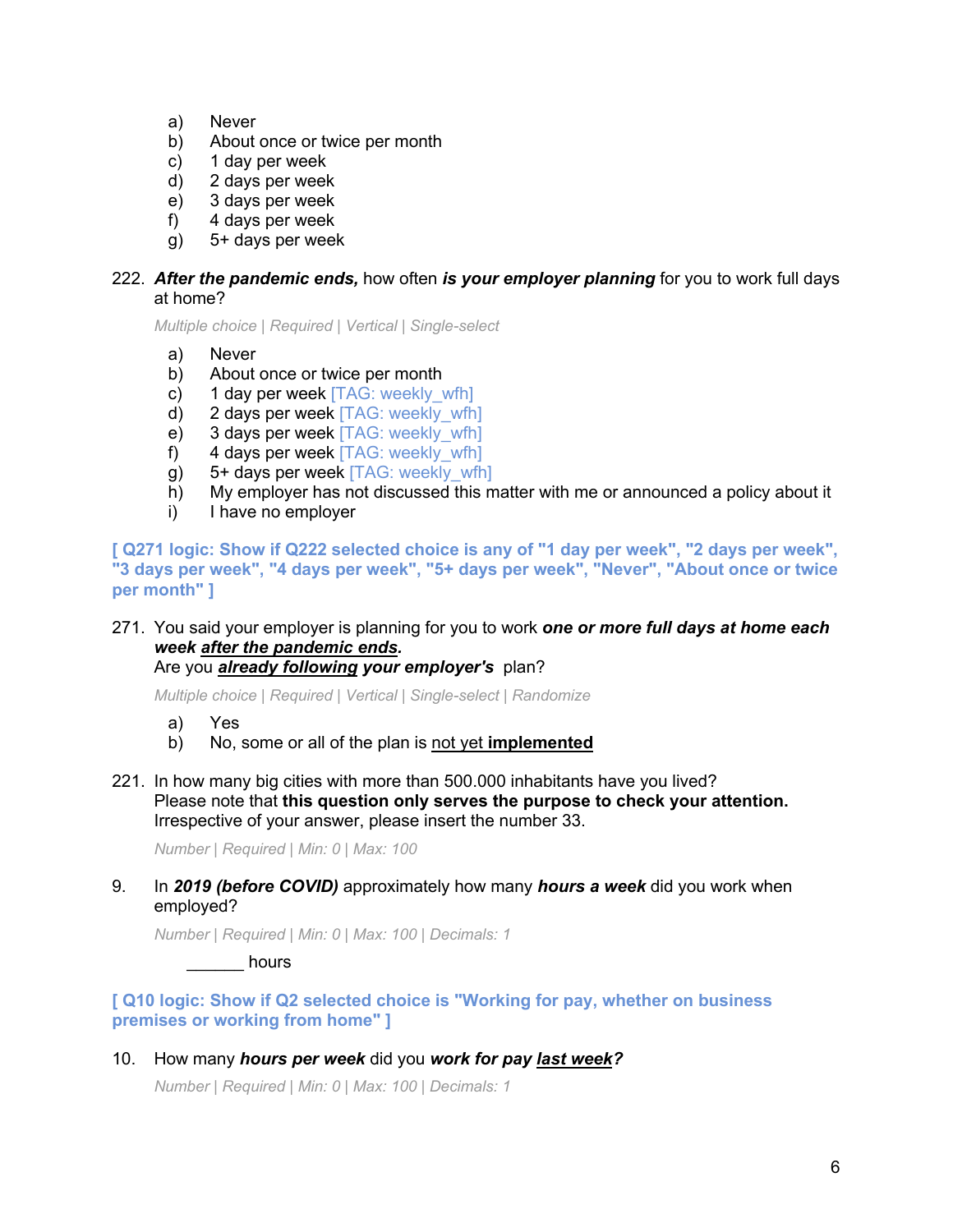hours

### **Employed and WFH during COVID**

show block if Q2 selected choice is any of "Working for pay, whether on business premises or working from home", "Still employed and paid, but not working" AND Q6 selected choice is "Yes"

### 267. Has working from home made it *easier or harder to interview for prospective new jobs?*

*Multiple choice | Required | Vertical | Single-select | Randomize*

- a) Easier
- b) Harder
- c) No difference
- d) I haven't been seeking a new job

**[ Q272 logic: Show if Q267 selected choice is any of "Easier", "Harder", "No difference" ]**

### 272. *How much of your workday* does it take to interview for a prospective job via:

*Combination | Required*

| an online interview?    | Number input |
|-------------------------|--------------|
| an in-person interview? | hours        |
|                         | Min: 0       |
|                         | Max: 8       |

### 138. How long do you usually spend *commuting to and from work (in minutes)?* If you are not currently commuting to work due to the pandemic, please answer based on your commute time in **2019 (before COVID).**

*Combination | Required | Randomize*

| Time commuting to work        | Number input |
|-------------------------------|--------------|
| Time commuting back from work | minutes      |
|                               | Min: 0       |
|                               | Max: 240     |

### 218. How much time do you spend on grooming and/or getting ready for work when:

*Combination | Required*

| You commute to your employer's or client's worksite? | Number input |
|------------------------------------------------------|--------------|
| Nou work from home?                                  | minutes      |
|                                                      | Min: 0       |
|                                                      | Max: 90      |

Set commuting trip types to:

a) Drive alone

b) Carpool

c) Public transit (train, bus, ferry)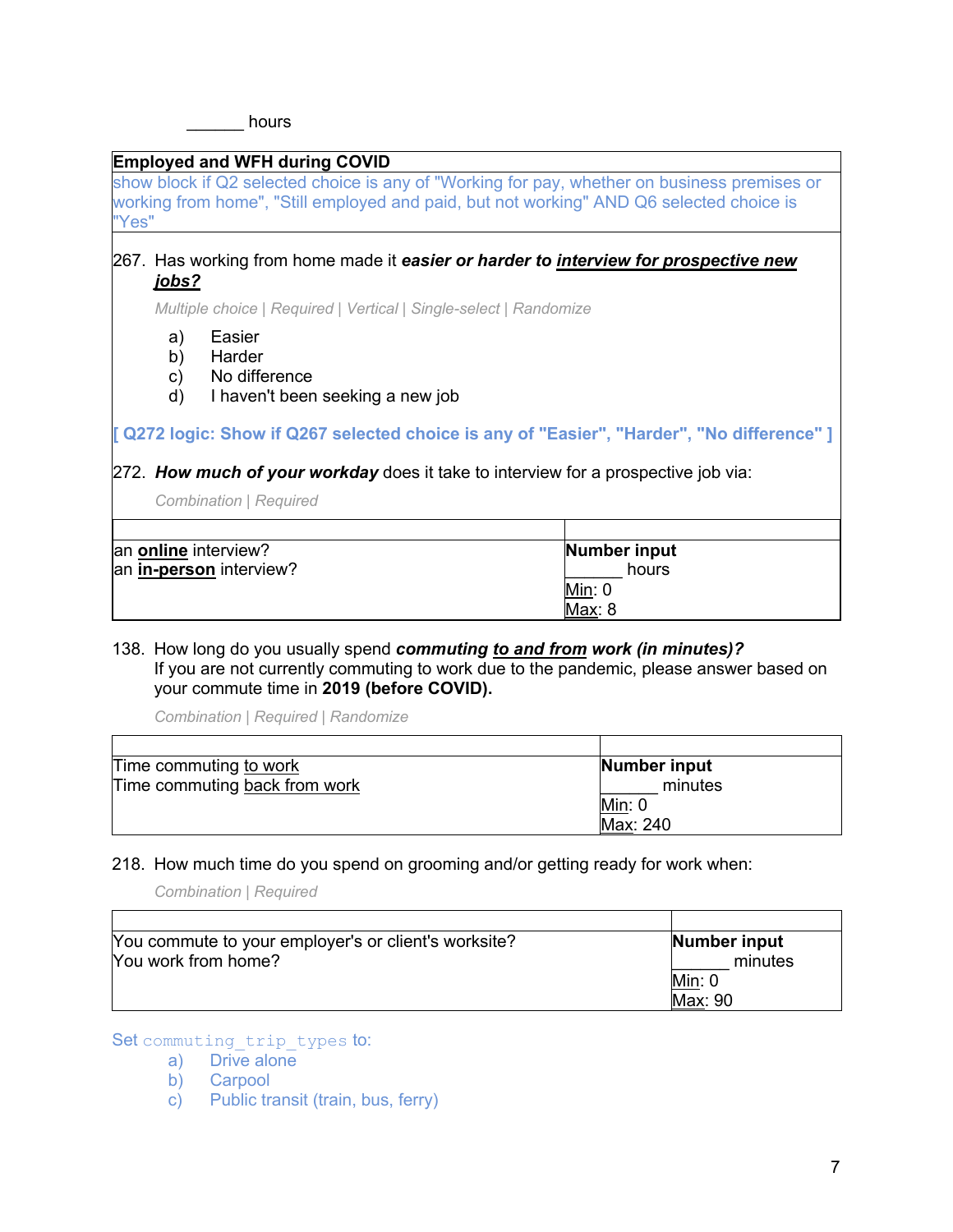- d) Bicycle
- e) Walking
- f) Taxi / Ridehailing
- g) Did not commute to work

### 208. *In 2019* what percentage of your commuting trips used the following modes?

*Allocation | Required | Total: 100*

**Dynamic choices:** commuting trip types

**[ Q209 logic: Show if Q2 selected choice is "Working for pay, whether on business premises or working from home" OR Q207 columns selected in any row includes any of "Worked at employer or client site", "Worked from home" ]**

### 209. *Last week* what percentage of your commuting trips used the following modes?

*Allocation | Required | Total: 100*

**Dynamic choices:** commuting trip types

### **[ Q12 logic: Show if Q6 selected choice is "Yes" ]**

12. *Since the start of the COVID-19 pandemic,* while you have been working from home, how are you now spending the *time you have saved by not commuting?* Please assign a percentage to each activity (the total should add to 100%).

*Allocation | Required | Randomize | Total: 100*

- a) Working on your current or primary job
- b) Working on a second or new secondary job
- c) Childcare
- d) Home improvement, chores, or shopping
- e) Leisure indoors (e.g. reading, watching TV and movies)
- f) Exercise or outdoor leisure
- g) Sleep

### 13. In what industry is your *current* job? If not currently working, then please report the industry of your *most recent* job

- a) Agriculture, Forestry, Fishing, or Hunting
- b) Arts, Entertainment or Recreation
- c) Banking, Finance, or Insurance
- d) Construction
- e) Education
- f) Health Care and Social Assistance
- g) Hospitality and Food Services
- h) Information Services, including Publishing or Media
- i) Manufacturing
- j) Mining, Quarrying or Oil and Gas Extraction
- k) Professional, Technical or Business Services
- l) Real Estate or Rental and Leasing Services
- m) Retail Trade
- n) Transportation or Warehousing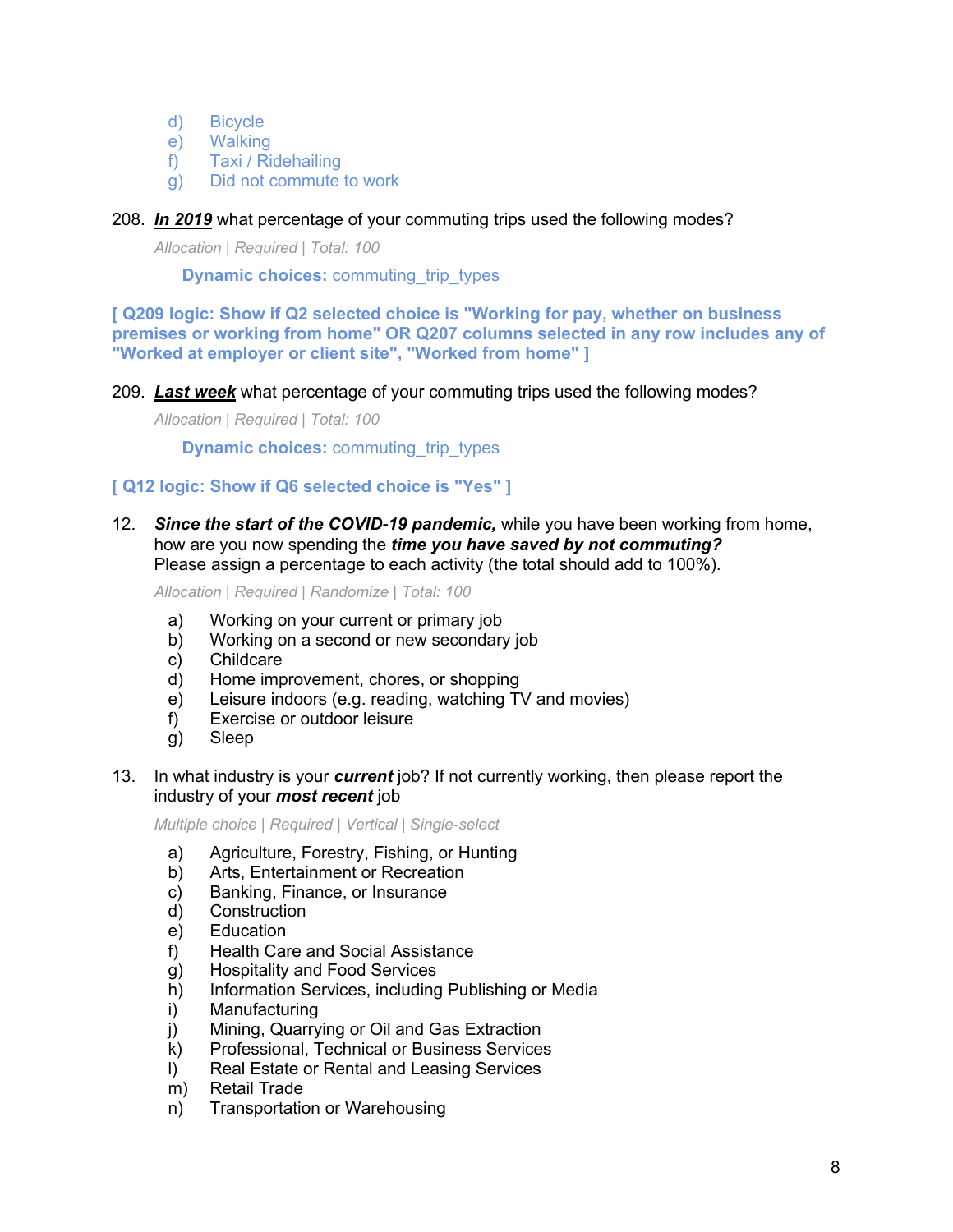- o) Utilities
- p) Wholesale Trade
- q) Government, including all federal and state
- r) Other (please specify) [text input]

### 14. What is your *occupation?*

*Multiple choice | Required | Vertical | Single-select*

- a) Armed forces
- b) Construction and extraction (e.g. mining)
- c) Farming, fishing, and forestry
- d) Installation, maintenance and repair
- e) Management, business and financial
- f) Office and administrative support
- g) Production
- h) Professional and related
- i) Sales and related
- j) Service
- k) Transportation and material moving
- l) Other (please specify) [text input]

#### Set earnings group shown to: 25% group1 - show Q15 75% group2 - show Q54

### 54. Approximately how much did you *earn by working in 2021, on a before-tax basis*?

*Multiple choice | Required | Vertical | Single-select*

- a) Less than \$5,000 [TAG: 4] **[TERMINATE]**
- b) \$5,000 to \$10,000 [TAG: 7.5] **[TERMINATE]**
- c)  $$10,000$  to  $$19,999$   $[TAG: 15]$
- d) \$20,000 to \$29,999 [TAG: 25]
- e) \$30,000 to \$39,999 [TAG: 35]
- f)  $$40,000$  to  $$49,999$  [TAG: 45]
- g) \$50,000 to \$59,999 [TAG: 55]
- h) \$60,000 to \$69,999 [TAG: 65]
- i)  $$70,000$  to  $$79,999$   $[TAG: 75]$
- j)  $$80,000$  to  $$99,999$   $[TAG: 90]$
- 
- k) \$100,000 to \$124,999 [TAG: 113]
- l) \$125,000 to 149,999 [TAG: 138]
- m) \$150,000 to \$199,999 [TAG: 175]
- n) \$200,000 to \$499,999 [TAG: 225]
- o) \$500,000+ [TAG: 500]
- p) Prefer not to answer

### 16. What is your sex?

- a) Female
- b) Male
- c) Other or prefer not to say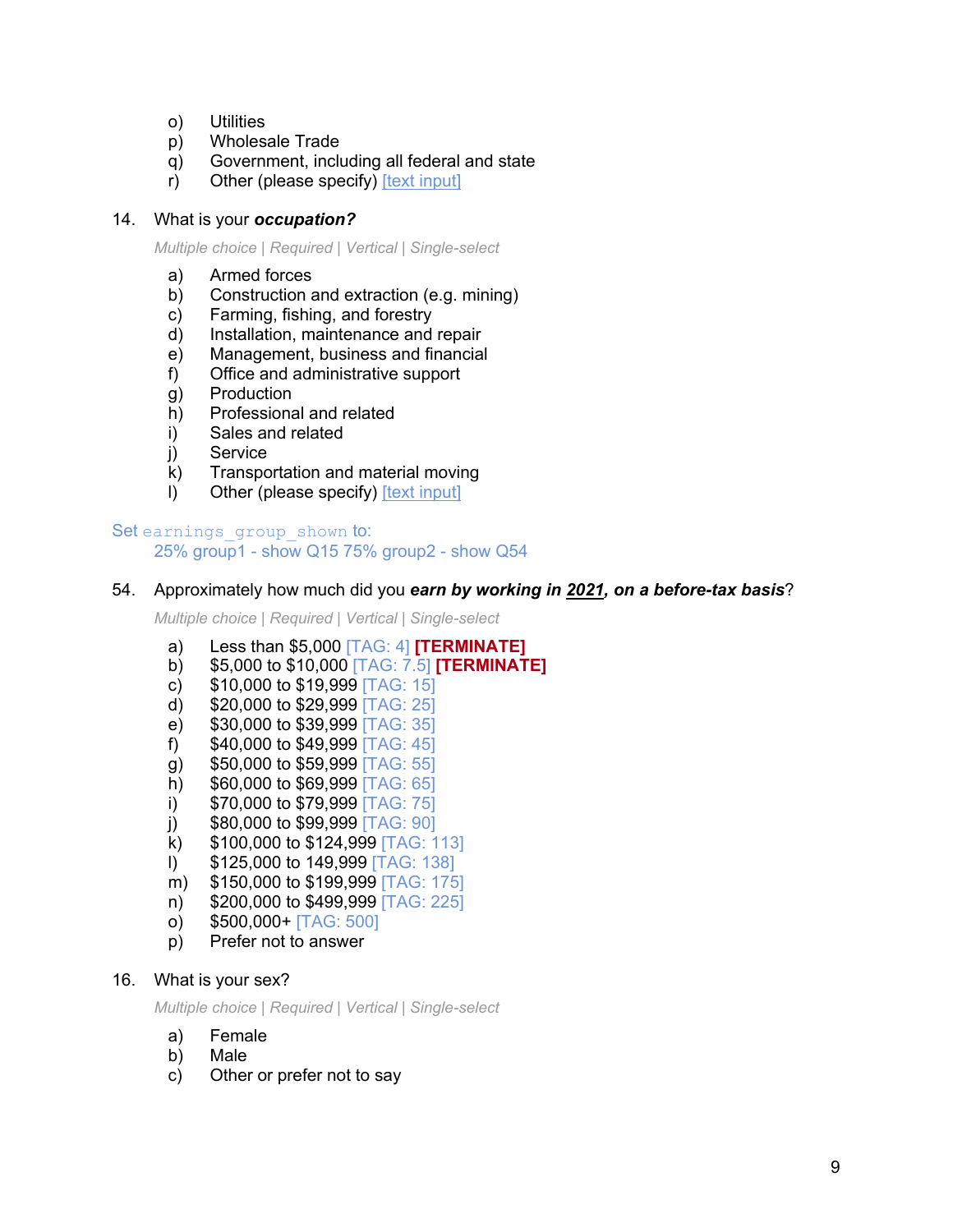### 18. What is your race or ethnicity?

*Multiple choice | Required | Vertical | Single-select | Randomize*

- a) Asian
- b) Black or African American
- c) Hispanic or Latin American descent (of any race)
- d) Native American or Alaska Native
- e) Native Hawaiian or Pacific Islander
- f) White (without Hispanic or Latin American descent)
- g) Other, or prefer not to say

# **Section 2**

**Worked five days a week**

show if they worked 5+ days a week

### 22. *Assuming it doesn't matter for your pay,* which working arrangements would you prefer *after COVID is under control?*

*Multiple choice | Required | Vertical | Single-select*

- a) Working 5 days a week on my employer's premises
- b) Working 3 days a week on my employer's premises and 2 days at home
- c) I don't prefer one over the other

**[ Q23 logic: Show if Q22 selected choice is "Working 5 days a week on my employer's premises" ]**

23. How much *extra pay* would it take for you to prefer working *3 days a week on your employer's premises and 2 days at home after COVID is under control?* 

*Multiple choice | Required | Vertical | Single-select*

- a) Less than 5% extra
- b) 5% to 10% extra
- c) 10% to 15% extra
- d) 15% to 25% extra
- e) 25% to 35% extra
- f) More than 35% extra

**[ Q24 logic: Show if Q22 selected choice is "Working 3 days a week on my employer's premises and 2 days at home" ]**

### 24. How much *extra pay* would it take for you to prefer working *5 days a week on your employer's premises* after COVID is under control?

- a) Less than 5% extra
- b) 5% to 10% extra
- c) 10% to 15% extra
- d) 15% to 25% extra
- e) 25% to 35% extra
- f) More than 35% extra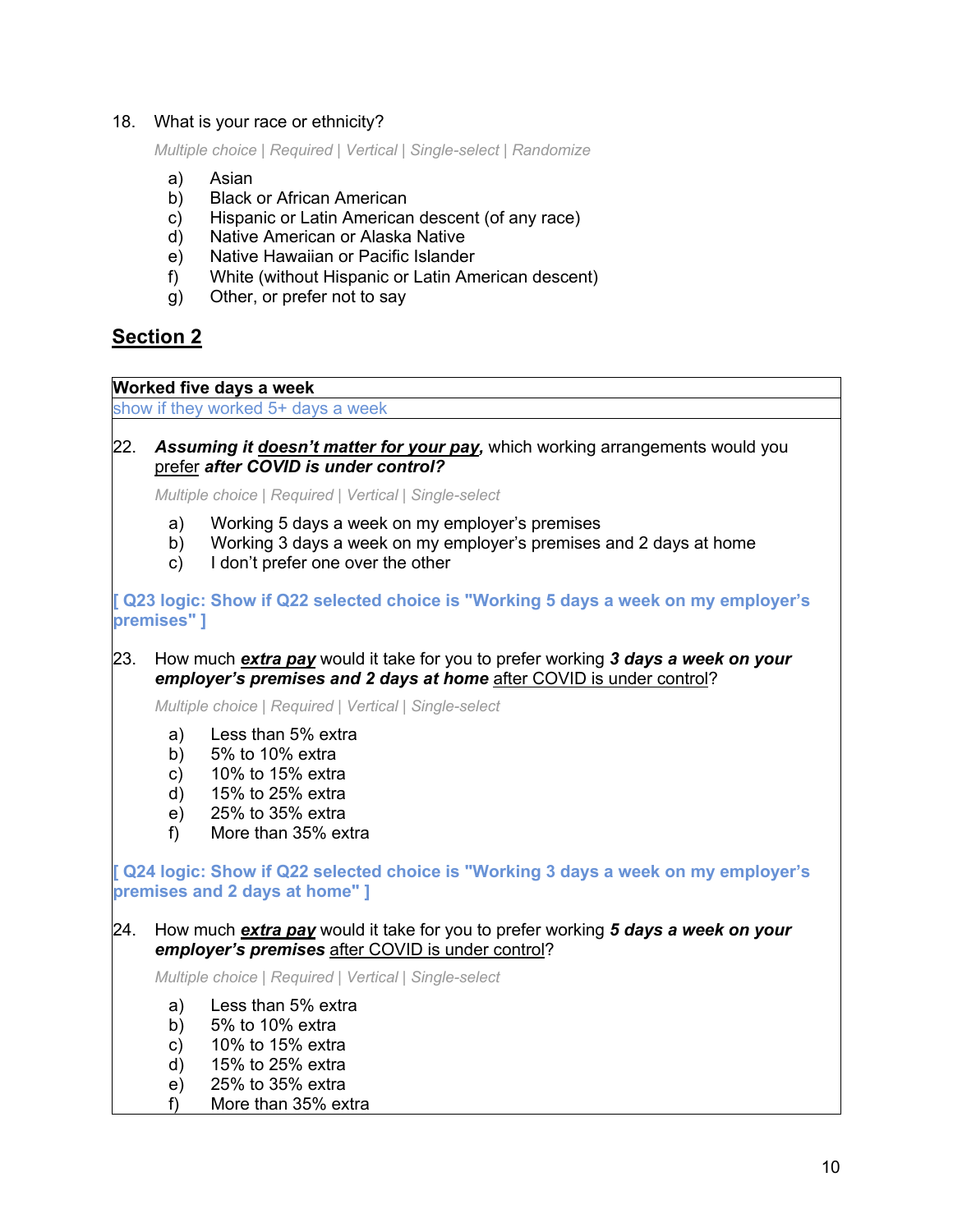26. Do you currently live with a partner or other adults? (Please check all that apply)

*Multiple choice | Required | Vertical | Multi-select*

- a) No
- b) Yes, with a spouse or domestic partner
- c) Yes, with one or more adult children or other relatives
- d) Yes, with roommates
- 27. Do you live with any children under the age of 18?

*Multiple choice | Required | Vertical | Single-select*

- a) No
- b) Yes

**[ Q28 logic: Show if Q27 selected choice is "Yes" ]**

28. Please provide the age of each child under 18 who you live with. **Note:** While you may give details for *up to* 8 children, please **only provide details for as many children as you** *actually* **live with.** So, if you only live with 1 child, please only

provide the age for "Child 1." If you only live with two children, please only provide ages for "Child 1" and "Child 2", etc.

*Combination | Required*

| Child 1 | <b>Dropdown</b> |
|---------|-----------------|
| Child 2 | υ               |
| Child 3 |                 |
| Child 4 |                 |
| Child 5 | 3               |
| Child 6 | 4               |
| Child 7 | 5               |
| Child 8 | 6               |
|         |                 |
|         | 8               |
|         | 9               |
|         | 10              |
|         | 11              |
|         | 12              |
|         | 13              |
|         | 14              |
|         | 15              |
|         | 16              |
|         | 17              |
|         | $18+$           |

**[ Q29 logic: Show if Q26 selected choices includes "Yes, with a spouse or domestic partner" AND Q27 selected choice is "Yes" ]**

### 29. What is your *spouse or domestic partner's current working status?*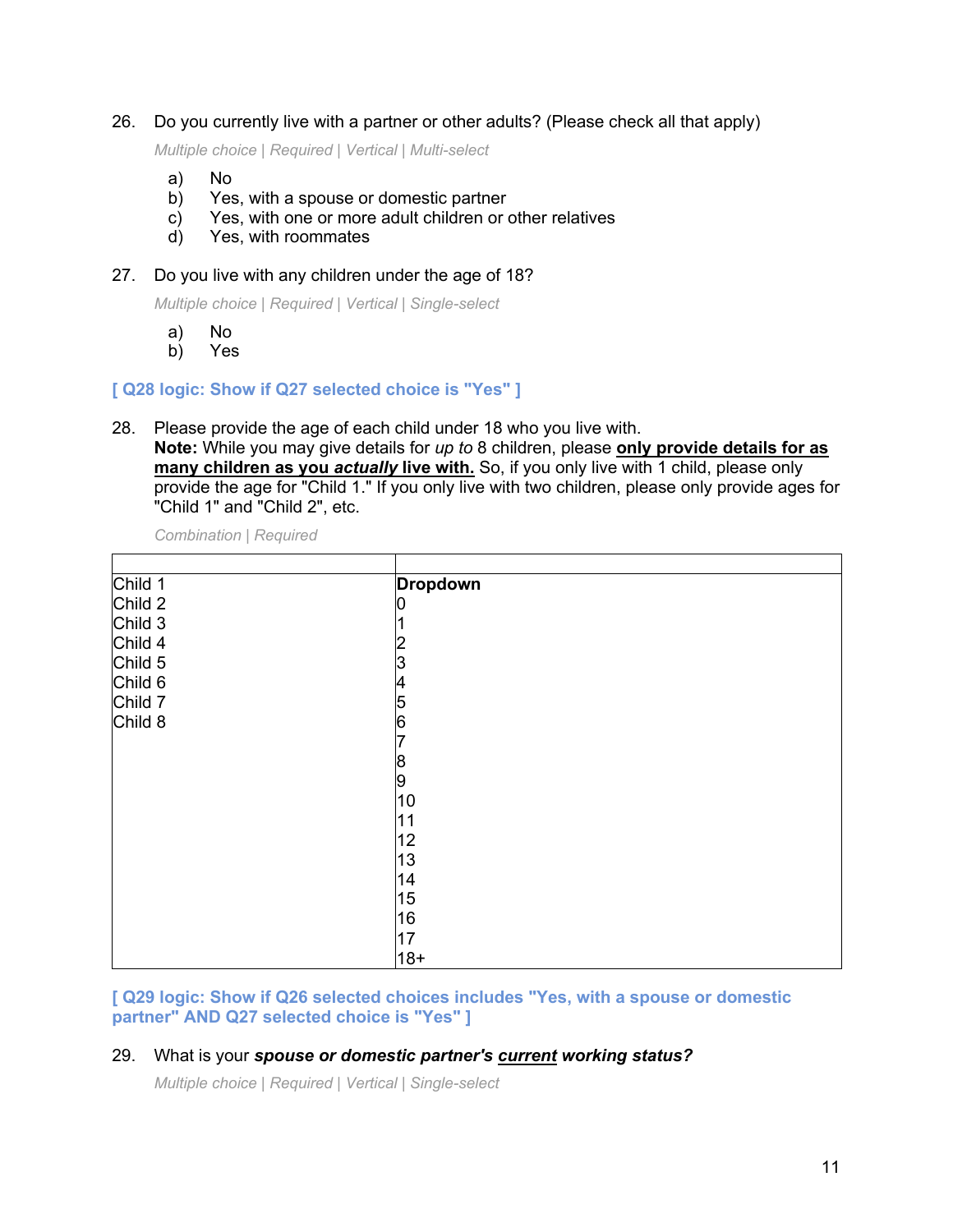- a) Working primarily from home
- b) Working primarily on business premises
- c) Not working, full time student
- d) Not working, other

### **[ Q30 logic: Show if Q26 selected choices includes "Yes, with a spouse or domestic partner" AND Q27 selected choice is "Yes" ]**

### 30. What was your *spouse or domestic partner's working status before COVID (in 2019)?*

*Multiple choice | Required | Vertical | Single-select*

- a) Working primarily from home
- b) Working primarily on business premises
- c) Not working, full time student
- d) Not working, other

### 198. What color is grass?

The fresh, uncut grass, not leaves or hay. Make sure that you select purple as an answer so we know you are paying attention.

*Multiple choice | Required | Vertical | Single-select | Randomize*

- a) Magenta
- b) Green
- c) Purple
- d) Blue
- e) Black
- f) White
- g) Brown

### **[ Q82 logic: Show if Q2 selected choice is "Working for pay, whether on business premises or working from home" ]**

### 82. You have indicated that you worked last week. How many days did you *work on your employer's premises last week?*

*Multiple choice | Required | Vertical | Single-select*

If this answer is greater than the answer in  $Q$  all days, error reads: "The number of total days commuting to work on your employer's premises this week

cannot exceed the total number of days you said you worked this week (in the previous question)."

- a) **None** [TAG: 0]
- b) I **worked 1 day** at my employer's premises [TAG: 1]
- c) I **worked 2 days** at my employer's premises [TAG: 2]
- d) I **worked 3 days** at my employer's premises [TAG: 3]
- e) I **worked 4 days** at my employer's premises [TAG: 4]
- f) I **worked 5+ days** at my employer's premises [TAG: 5]

### **Worked from home**

show block if Q6 selected choice is "Yes"

144. How does your efficiency working from home compare to your efficiency working on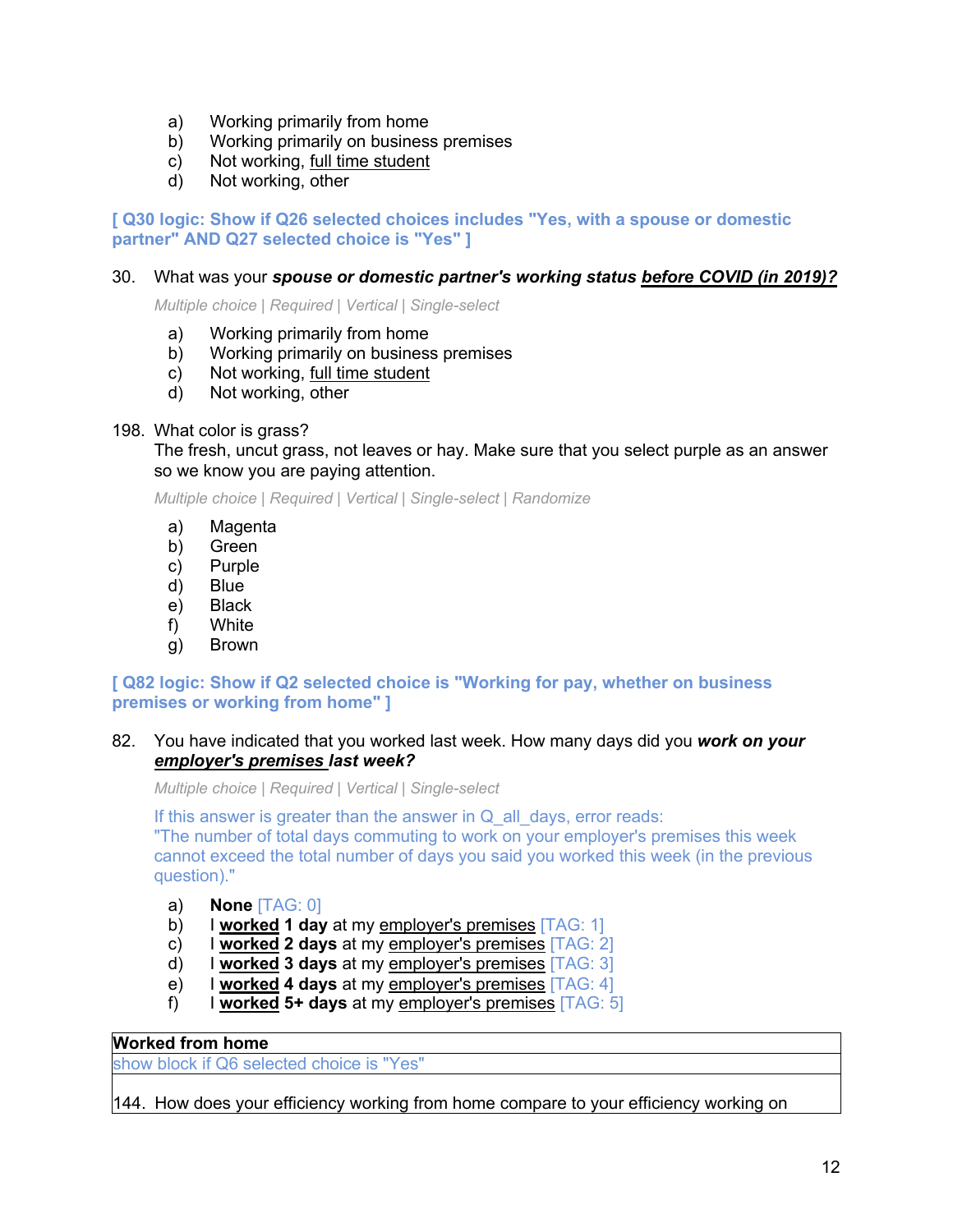business premises?

*Multiple choice | Required | Vertical | Single-select*

- a) Better -- I am **more** efficient at home than working on business premises
- b) About the same -- I'm equally efficient in both places
- c) Worse -- I am **less** efficient at home than working on business premises

**[ Q145 logic: Show if Q144 selected choice is "Better -- I am more efficient at home than working on business premises" ]**

145. How much *more efficient* are you working from home than on business premises?

*Multiple choice | Required | Vertical | Single-select*

- a) Under 5% more efficient
- b) 5% to 10% more efficient
- c) 10% to 15% more efficient
- d) 15% to 25% more efficient
- e) 25% to 35% more efficient
- f) Over 35% more efficient

**[ Q146 logic: Show if Q144 selected choice is "Worse -- I am less efficient at home than working on business premises" ]**

146. How much *less efficient* are you working from home than on business premises?

*Multiple choice | Required | Vertical | Single-select*

- a) Under 5% less efficient
- b) 5% to 15% less efficient
- c) 5% to 10% less efficient
- d) 15% to 25% less efficient
- e) 25% to 35% less efficient
- f) Over 35% less efficient

show block if Q144 selected choice is "Better -- I am more efficient at home than working on business premises"

35. Is *time saved by not commuting* part of your *extra efficiency when working from home?*

*Multiple choice | Required | Vertical | Single-select | Randomize*

- a) Yes
- b) No

**[ Q36 logic: Show if Q35 selected choice is "Yes" ]**

36. How much of your *extra efficiency when working from home* is due to the *time you save by not commuting?* 

*[Please pick a number between 0 and 100%, where 0 means none of your extra efficiency is due to time saved from your commute, and 100 means all of your extra efficiency is due to time saved from your commute.]*

*Slider | Required | Min: 0 | Max: 100*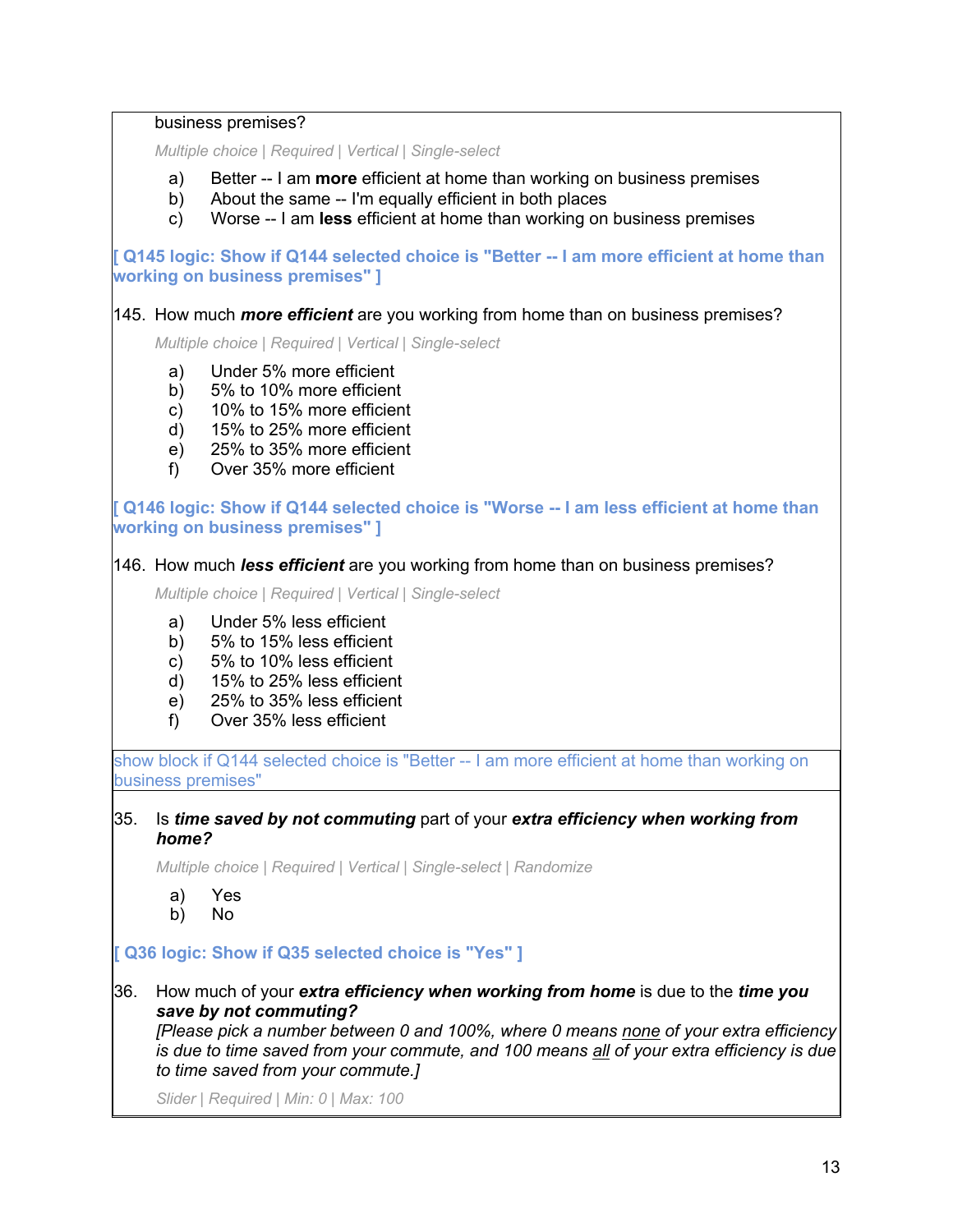|                                        | None, $0\%$ ————————————————————<br>- All, 100%                                                                                                                                                                      |
|----------------------------------------|----------------------------------------------------------------------------------------------------------------------------------------------------------------------------------------------------------------------|
|                                        | 247. What are the <i>top benefits</i> of working from home? Please choose up to three.<br>Multiple choice   Required   Vertical   Multi-select   Randomize   Choose 1-3 options                                      |
| a)<br>b)<br>c)<br>d)<br>e)<br>f)<br>g) | No commute<br>Less time getting ready for work<br>Flexibility over when I work<br>Fewer meetings<br>Individual quiet time<br>Spending more time with family and friends<br>Other [text input]                        |
|                                        | 248. What are the <i>top benefits</i> of working on your employer's <b>business premises?</b> Please<br>choose up to three.<br>Multiple choice   Required   Vertical   Multi-select   Randomize   Choose 1-3 options |
| a)<br>b)<br>c)<br>d)<br>e)<br>f)<br>g) | Face-to-face collaboration<br>Socializing with co-workers<br>Face time with my manager<br>Better equipment<br>Quiet<br>Clearer boundaries between work and personal time<br>Other [text input]                       |
|                                        | 264. If your employer said you need to come to work in person two days a week, which<br>would you prefer?                                                                                                            |
|                                        | Multiple choice   Required   Vertical   Single-select   Randomize                                                                                                                                                    |
| a)<br>b)                               | Come in on Tuesday and Thursday with all of my colleagues<br>Choose the days I come in, but with only about half of my colleagues in on any                                                                          |

given day

### 39. What is the ZIP code of your *current* residential address?

*Text input | Required | Single line*

Require valid zip code

**Min length**: 5 **Max length**: 5

Set state resi current to From ZIP

**[ Q40 logic: Show if Q2 selected choice is "Working for pay, whether on business premises or working from home" ]**

40. What is the ZIP code of your *current* job's business premises?

*Text input | Required | Single line*

Require valid zip code

**Min length**: 5 **Max length**: 5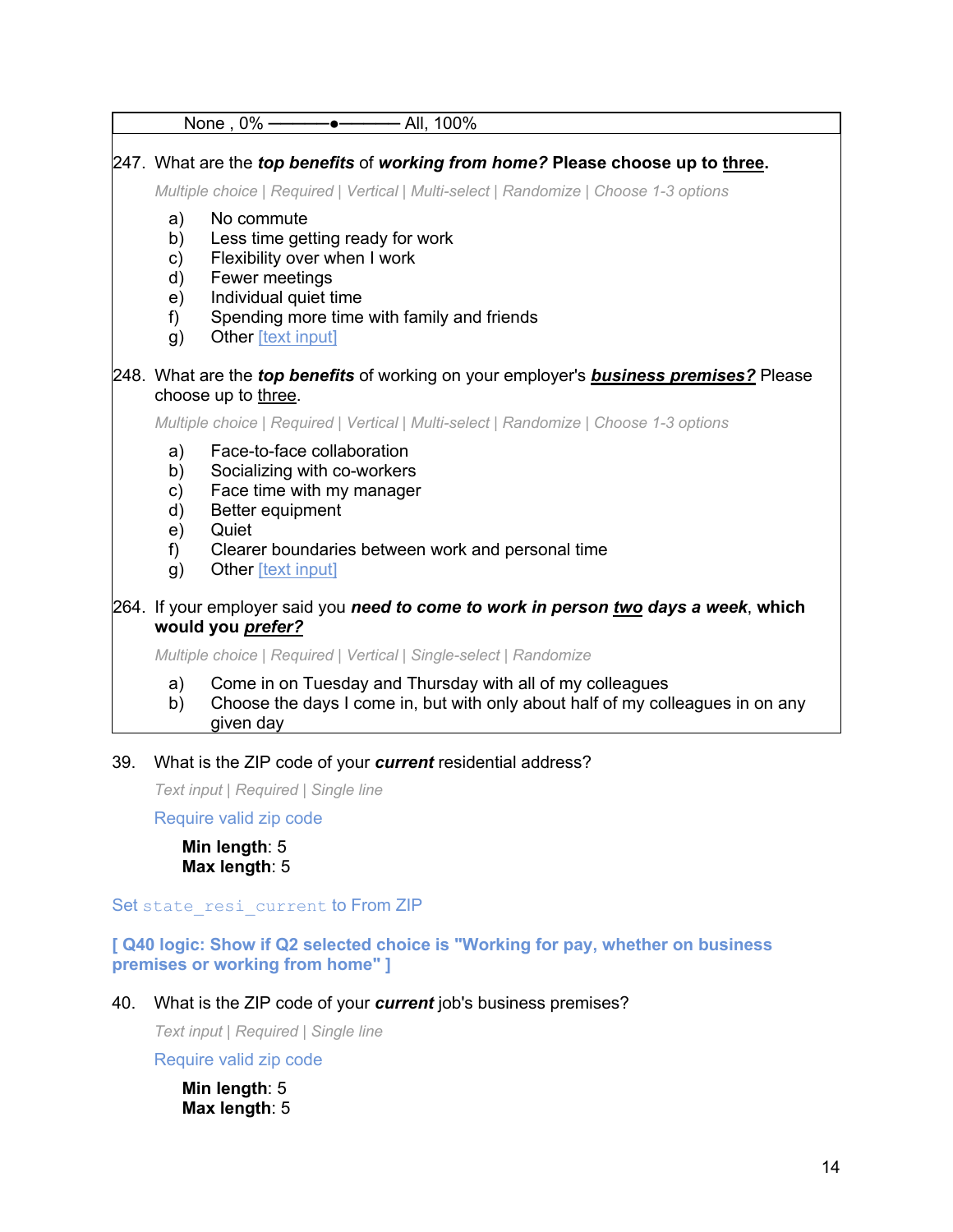### Set state job curr to From ZIP

41. Since the COVID pandemic began, *how have perceptions about working from home (WFH) changed among people you know?*

*Multiple choice | Required | Vertical | Single-select*

- a) Hugely improved -- the perception of WFH has improved among almost all (90- 100%) the people I know
- b) Substantially improved -- the perception of WFH has improved among most, but not all, of the people I know
- c) Slightly improved -- the perception of WFH has improved among some people I know but not most
- d) No change
- e) Slightly worsened -- the perception of WFH has worsened among some, but not most, people I know
- f) Substantially worsened -- the perception of WFH has worsened among most, but not all, people I know
- g) Hugely worsened -- the perception of WFH has worsened among almost all (90- 100%) the people I know
- 42. *Once the COVID-19 pandemic has ended,* which of the following would best fit your views on social distancing?

*Multiple choice | Required | Vertical | Single-select*

- a) Complete return to pre-COVID activities
- b) Substantial return to pre-COVID activities, but I would still be wary of things like riding the subway or getting into a crowded elevator
- c) Partial return to pre-COVID activities, but I would be wary of many activities like eating out or using ride-share taxis
- d) No return to pre-COVID activities, as I will continue to social distance

Show if: 1) Unemployed awaiting recall OR 2) Being paid but not working 3) Working and WFH at least 1 day/week

49. How would you respond if your employer announced that all employees must return to the worksite 5+ days a week starting on July 1, 2022?

*Multiple choice | Required | Vertical | Single-select*

- a) I would comply and return to the worksite
- b) I would start looking for a job that lets me work from home at least 1 or 2 days a week, but return to the worksite if I don't find one by February 1st.
- c) I would quit my job on or before February 1st, regardless of whether I got another job.

### **Working and not self employed**

show block if Q2 selected choice is "Working for pay, whether on business premises or working from home" AND Q5 selected choice is any of "I am a wage and salary employee, and my main job accounts for most of my earnings", "I am a wage and salary employee who also earns a lot of extra income from side jobs" AND Q222 selected choice is not "I have no employer"

278. Last week, did you come into work *as many days as your employer wanted you to*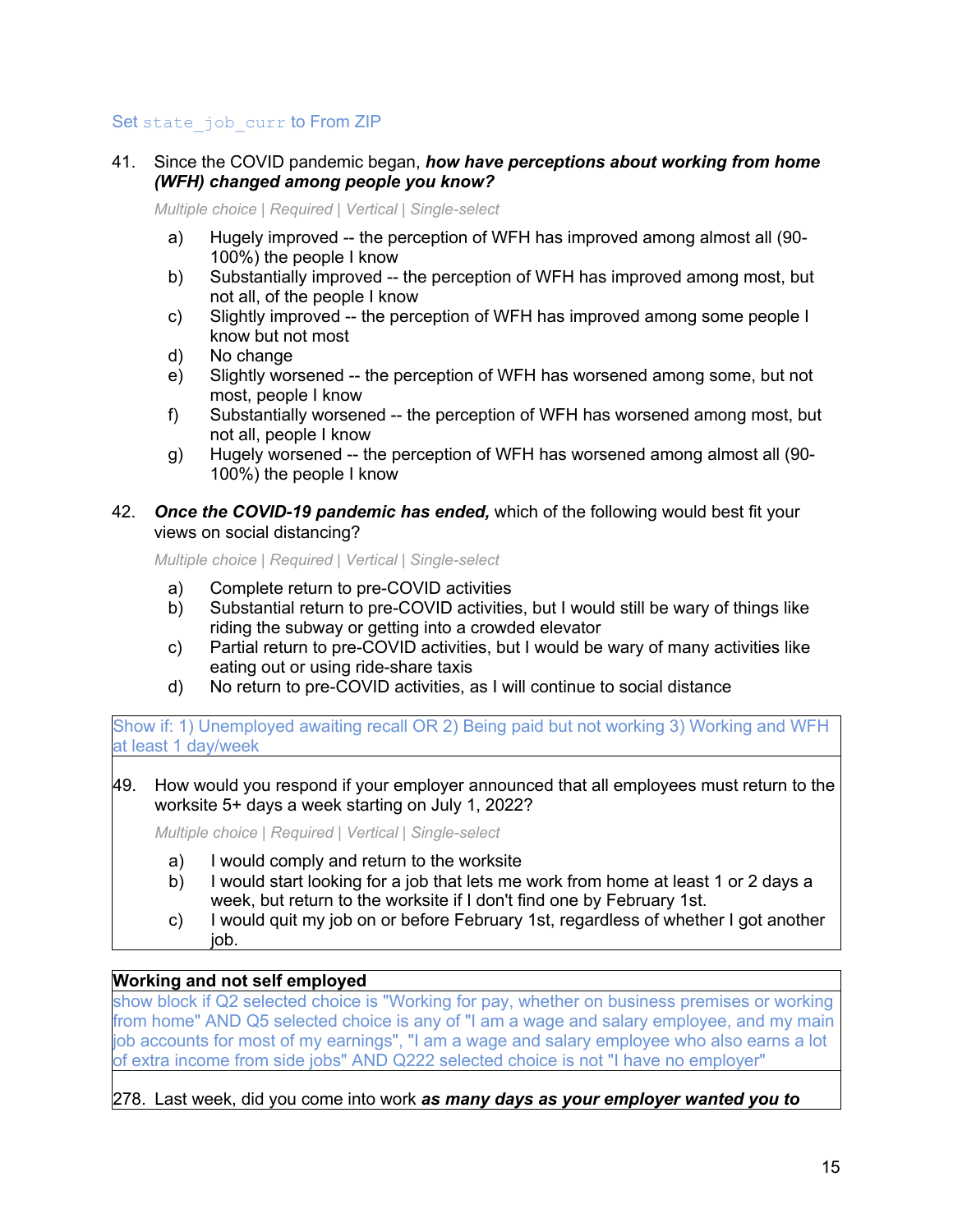| come in?                                     |                                                                                                                                                                                         |                                                                                      |
|----------------------------------------------|-----------------------------------------------------------------------------------------------------------------------------------------------------------------------------------------|--------------------------------------------------------------------------------------|
|                                              | Multiple choice   Required   Vertical   Single-select   Randomize                                                                                                                       |                                                                                      |
| a)<br>b)                                     | Yes<br>No                                                                                                                                                                               |                                                                                      |
|                                              | [ Q279 logic: Show if Q278 selected choice is "No" ]                                                                                                                                    |                                                                                      |
|                                              | 279. Last week, how many days:                                                                                                                                                          |                                                                                      |
|                                              | <b>Combination   Required</b>                                                                                                                                                           |                                                                                      |
|                                              | Require row one answer to be less than or equal to row two                                                                                                                              |                                                                                      |
|                                              |                                                                                                                                                                                         |                                                                                      |
|                                              | Did you come into work?<br>Did your employer want you to come into work?                                                                                                                | <b>Dropdown</b><br>1 day<br>2 days<br>3 days<br>4 days<br>5 days<br>6 days<br>7 days |
|                                              | 280. How has your employer responded to employees who work on business premises<br>fewer days than requested? Please select all that apply.                                             |                                                                                      |
|                                              | Multiple choice   Required   Vertical   Single-select   Randomize                                                                                                                       |                                                                                      |
| a)<br>b)<br>c)<br>d)<br>e)<br>f)<br>g)<br>h) | No response<br>Verbal reprimand<br>Negative performance review<br>Reduction in pay or bonus<br>Threat to terminate if it continues<br>Termination<br>Other [text input]<br>I don't know |                                                                                      |

**[ Q270 logic: Show if Q2 selected choice is any of "Working for pay, whether on business premises or working from home", "Still employed and paid, but not working" ]**

### 270. When working, what percentage of the time are you using a laptop or desktop computer?

*Number | Required | Min: 0 | Max: 100*

### \_\_\_\_\_\_ percent

Allow skipping with checkbox labeled: "**Not relevant to me**"

### 269. What type of facility best describes where you work (or worked in your most recent job)?

*Multiple choice | Required | Vertical | Single-select | Randomize*

- a) Office
- b) Factory or warehouse
- c) Retail or entertainment
- d) Food or accommodation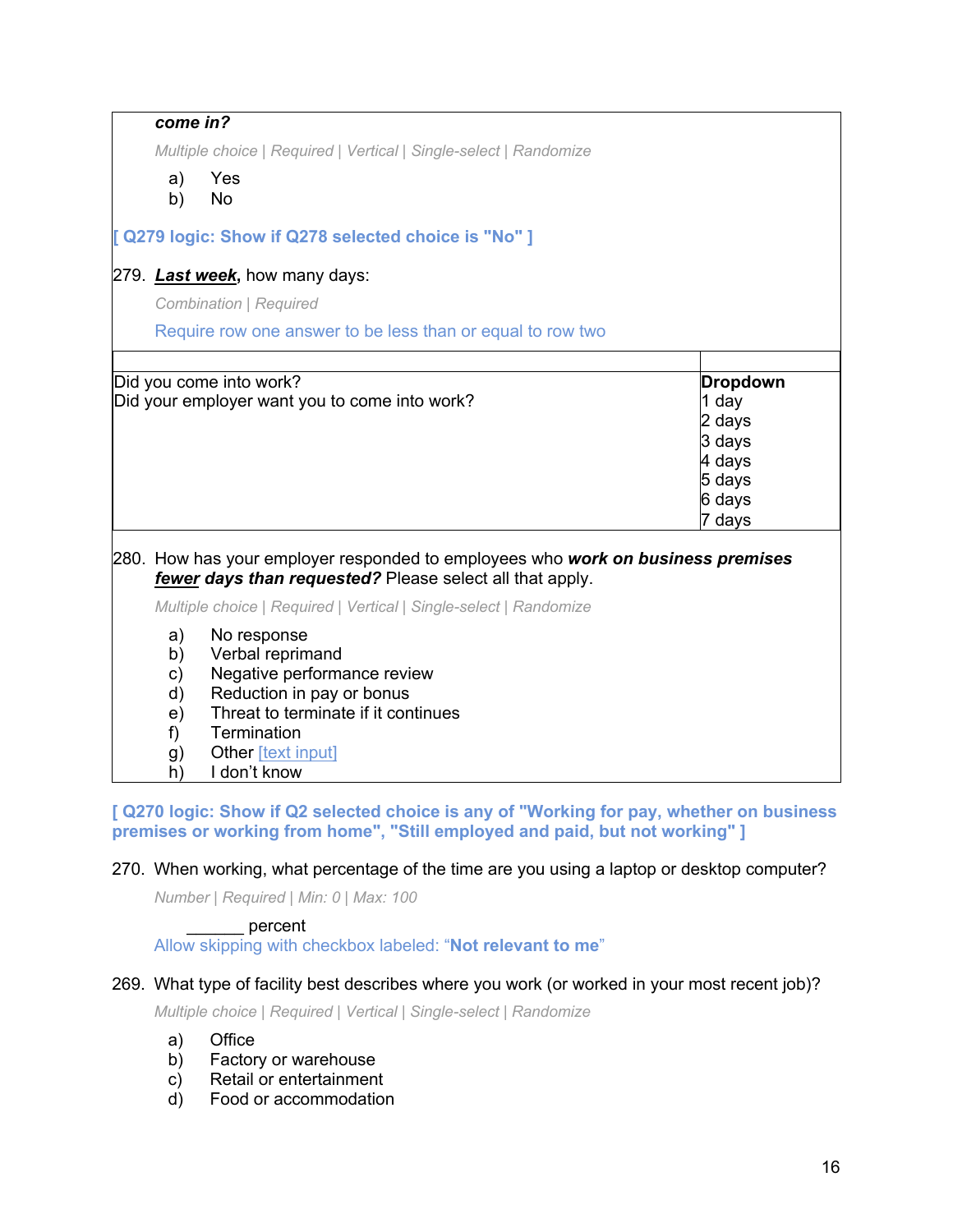- e) Construction, agriculture, or mining
- f) School or university
- g) Hospital or other healthcare

### 199. What year were you born?

*Number | Required | Min: 1955 | Max: 2002*

show block if Q2 selected choice is "Working for pay, whether on business premises or working from home" OR Q207 columns selected in any row includes any of "Worked from home", "Worked at employer or client site" 273. During a typical workday, *how many coworkers, customers, and clients do you engage in person or by video? Multiple choice | Required | Dropdown | Single-select* a) 0 b) 1 c) 2 d) 3 e) 4 f) 5 g) 6  $h)$ i) 8 j) 9 k) 10 l) More than 10 274. What percentage of your typical workday do you spend *meeting or talking to people? Number | Required | Min: 0 | Max: 100*  $\%$ 275. What percentage of your typical workday do you spend *in meetings that include coworkers? Number | Required | Min: 0 | Max: 100*  $\%$ 

### 133. *Before COVID (in 2019),* when you were introduced to somebody at work what did you do:

*Multiple choice | Required | Vertical | Single-select | Randomize*

- a) Shake hands
- b) Fist bump
- c) Elbow bump
- d) Not touch (just verbally greet)
- e) Other (please specify) [text input]

276. *Currently*, when you are introduced to somebody at work, what do you do?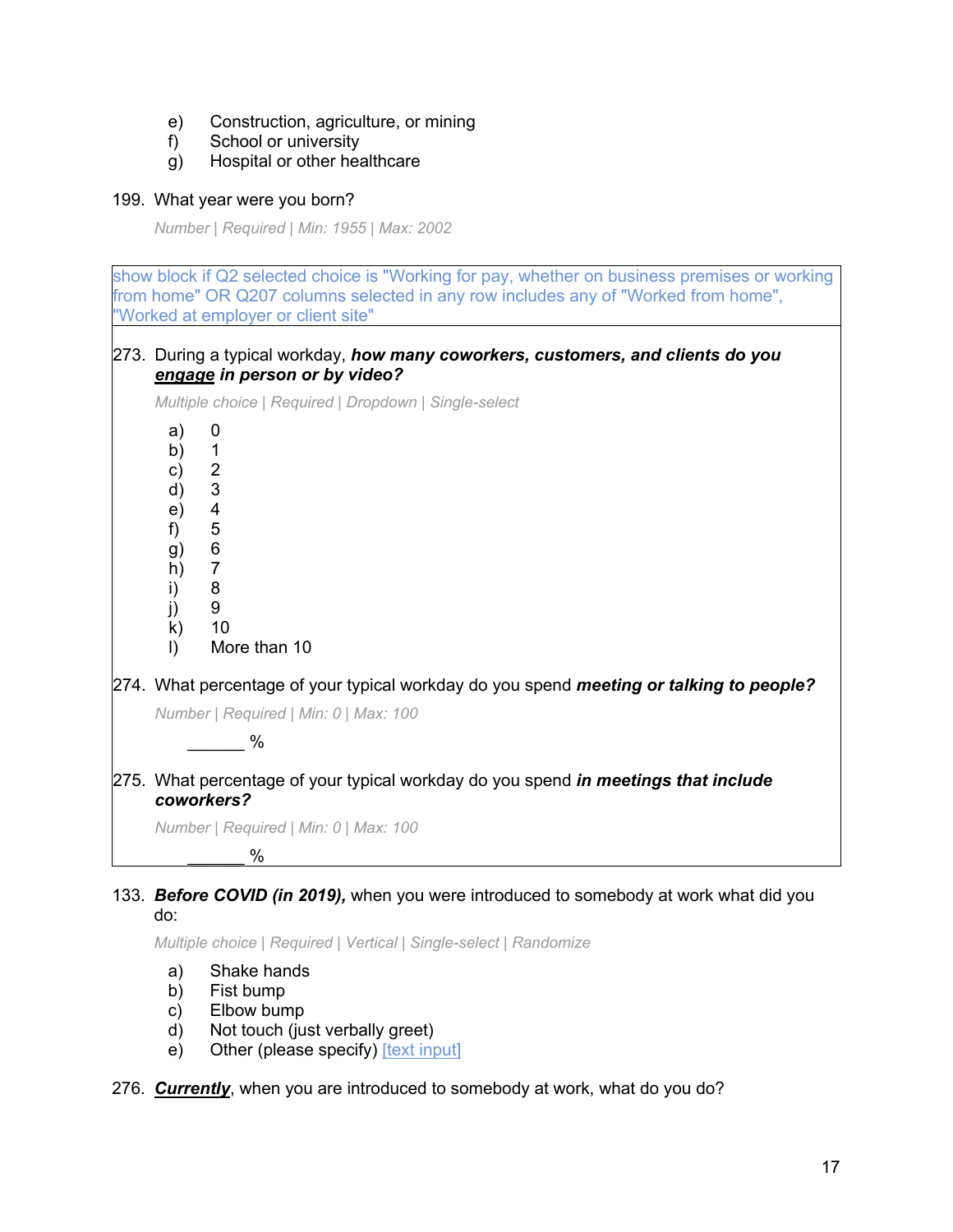*Multiple choice | Required | Vertical | Single-select | Randomize*

- a) Shake hands
- b) Fist bump
- c) Elbow bump
- d) Not touch (just verbally greet)
- e) Other (please specify) [text input]

### 263. In the past week, *how often did you wear a face mask* in the following situations?

*Matrix | Required | Group by: Row | Single-select | Randomize rows*

|                              |  |  | Never/Rarely Occasionally Mostly Always Not relevant for me |
|------------------------------|--|--|-------------------------------------------------------------|
| Indoors at work              |  |  |                                                             |
| <b>Outdoors for leisure</b>  |  |  |                                                             |
| When driving in your own car |  |  |                                                             |
| In your own house            |  |  |                                                             |
| Indoors for leisure          |  |  |                                                             |

### Set random grouping political to only show one of the questions in this block (50/50 probability of either)

### **[ Q238 logic: Show 50% of the time ]**

### 238. Generally speaking, do you usually think of yourself as a Republican, Democrat, Independent, or what?

*Multiple choice | Required | Vertical | Single-select*

- a) Strong Democrat
- b) Not very strong Democrat
- c) Independent, close to Democrat
- d) Independent (Neither Party)
- e) Independent, close to Republican
- f) Not very strong Republican
- g) Strong Republican
- 
- h) Other party<br>i) Don't know Don't know or rather not say

### **[ Q239 logic: Show 50% of the time ]**

### 239. Generally speaking, do you usually think of yourself as a Republican, Democrat, Independent, or what?

- a) Strong Republican
- b) Not very strong Republican
- c) Independent, close to Republican
- d) Independent (Neither Party)
- e) Independent, close to Democrat
- f) Not very strong Democrat
- g) Strong Democrat
- h) Other party
- i) Don't know or rather not say